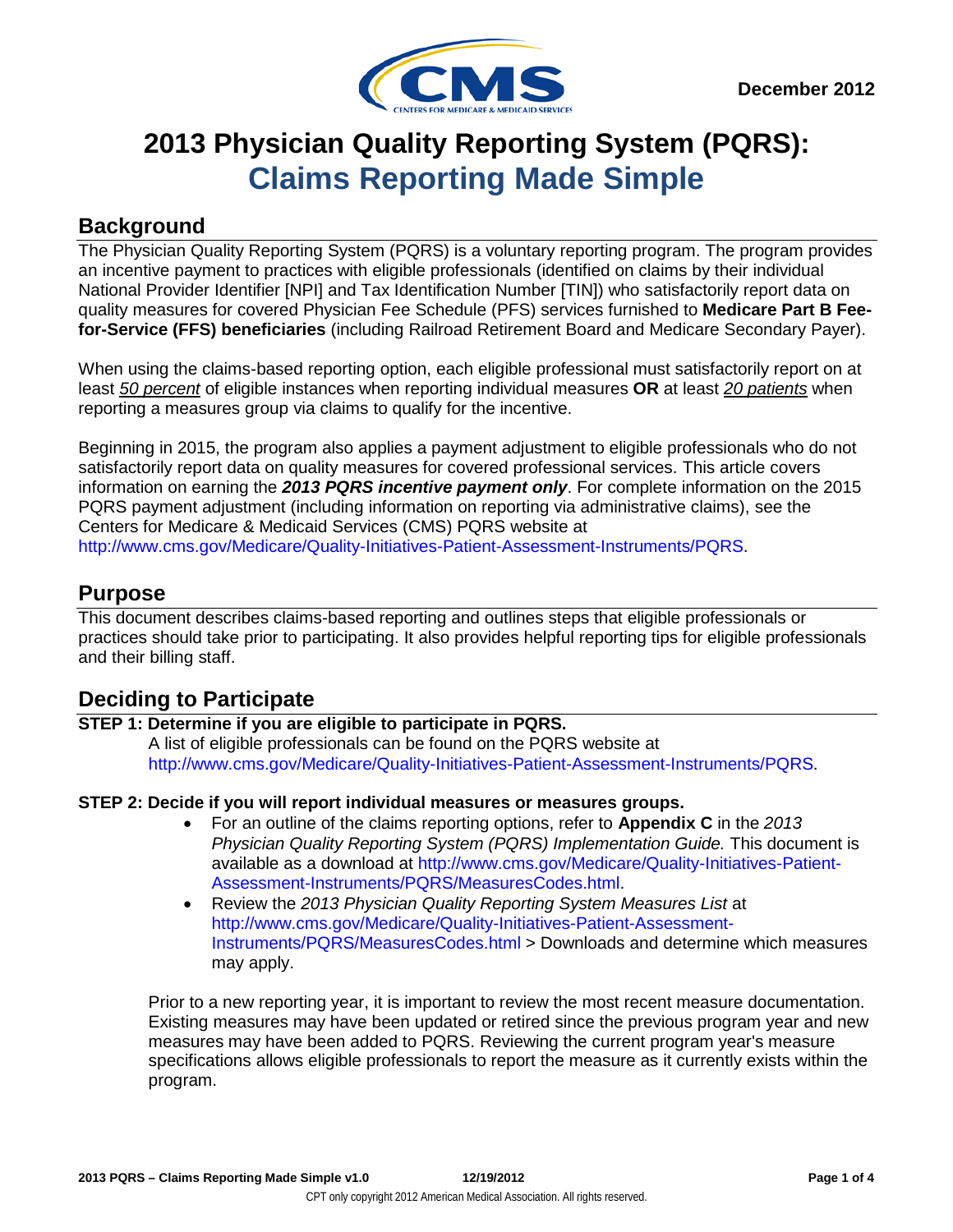#### **Individual Measures**

- For measure details, reference the *2013 Physician Quality Reporting System (PQRS) Measure Specifications Manual for Claims and Registry* on the CMS website at [http://www.cms.gov/Medicare/Quality-Initiatives-Patient-Assessment-](http://www.cms.gov/Medicare/Quality-Initiatives-Patient-Assessment-Instruments/PQRS/MeasuresCodes.html)[Instruments/PQRS/MeasuresCodes.html](http://www.cms.gov/Medicare/Quality-Initiatives-Patient-Assessment-Instruments/PQRS/MeasuresCodes.html) > Related Links. Please note that not all individual measures are available via claims-based reporting.
- Choose at least three applicable measures for submission that will impact clinical quality within the practice.
	- o If fewer than three measures apply, CMS will apply the Measure-Applicability Validation (MAV) process*.* Refer to the *2013 Physician Quality Reporting System (PQRS) Measure-Applicability Validation Process for Claims-Based Reporting of Individual Measures* at [http://www.cms.gov/Medicare/Quality-](http://www.cms.gov/Medicare/Quality-Initiatives-Patient-Assessment-Instruments/PQRS/AnalysisAndPayment.html)[Initiatives-Patient-Assessment-Instruments/PQRS/AnalysisAndPayment.html](http://www.cms.gov/Medicare/Quality-Initiatives-Patient-Assessment-Instruments/PQRS/AnalysisAndPayment.html) > Downloads.
- Review the *2013 Physician Quality Reporting System (PQRS) Implementation Guide* at [http://www.cms.gov/Medicare/Quality-Initiatives-Patient-Assessment-](http://www.cms.gov/Medicare/Quality-Initiatives-Patient-Assessment-Instruments/PQRS/MeasuresCodes.html)[Instruments/PQRS/MeasuresCodes.html](http://www.cms.gov/Medicare/Quality-Initiatives-Patient-Assessment-Instruments/PQRS/MeasuresCodes.html) > Downloads*.* This document provides guidance as to how to read and understand a measure and details how to implement claims-based reporting of measures to facilitate satisfactory reporting of quality-data codes by eligible professionals. A sample CMS-1500 form is also included in this document to assist you in reporting individual measures via claims.

*Individual measures with a 0% performance rate will not be counted as satisfactorily reporting. The recommended clinical quality action must be performed on at least one patient for each individual measure reported by the eligible professional during the reporting period. When a lower rate indicates better performance, such as Measure #1, a 0% performance rate will be counted as satisfactorily reporting (100% performance rate would not be considered satisfactorily reporting). Performance exclusion quality-data codes are not counted in the performance denominator. If the eligible professional submits only performance exclusion quality-data codes, the performance rate would be 0/0 (null) and would be considered satisfactorily reporting.*

#### **Measures Groups**

- Reference the *2013 Physician Quality Reporting System (PQRS) Measures Groups Specifications* at [http://www.cms.gov/Medicare/Quality-Initiatives-Patient-Assessment-](http://www.cms.gov/Medicare/Quality-Initiatives-Patient-Assessment-Instruments/PQRS/MeasuresCodes.html)[Instruments/PQRS/MeasuresCodes.html](http://www.cms.gov/Medicare/Quality-Initiatives-Patient-Assessment-Instruments/PQRS/MeasuresCodes.html) > Related Links for measures group specifics. Measures groups specifications are different from individual measures. Therefore, the specifications and instructions for measures group reporting are provided in a separate manual. Please note that not all measures groups are available via claims-based reporting.
- Choose at least one measures group for submission to qualify for an incentive payment.
- Review *Getting Started with 2013 Physician Quality Reporting System (PQRS) Reporting of Measures Groups* at [http://www.cms.gov/Medicare/Quality-Initiatives-](http://www.cms.gov/Medicare/Quality-Initiatives-Patient-Assessment-Instruments/PQRS/MeasuresCodes.html)[Patient-Assessment-Instruments/PQRS/MeasuresCodes.html](http://www.cms.gov/Medicare/Quality-Initiatives-Patient-Assessment-Instruments/PQRS/MeasuresCodes.html) > Related Links*.* This document outlines the different options for reporting measures groups and serves a guide to implementing the 2013 PQRS measures groups. A sample CMS-1500 form is also included in this document to assist you in reporting measures groups via claims.

*If a measure within a measures group is not applicable to a patient, the patient would not be counted in the performance denominator for that measure (e.g., Preventive Care Measures Group - Measure #39: Screening or Therapy for Osteoporosis for Women would not be applicable to male patients according to the patient sample criteria). If the measure is not applicable for all patients within the sample, the performance rate would be 0/0 (null) and would be considered satisfactorily reporting. Performance exclusion quality-data codes are not counted in the performance denominator. If the eligible professional submits all performance exclusion quality data codes, the performance rate would be 0/0 (null) and would be considered satisfactorily reporting.*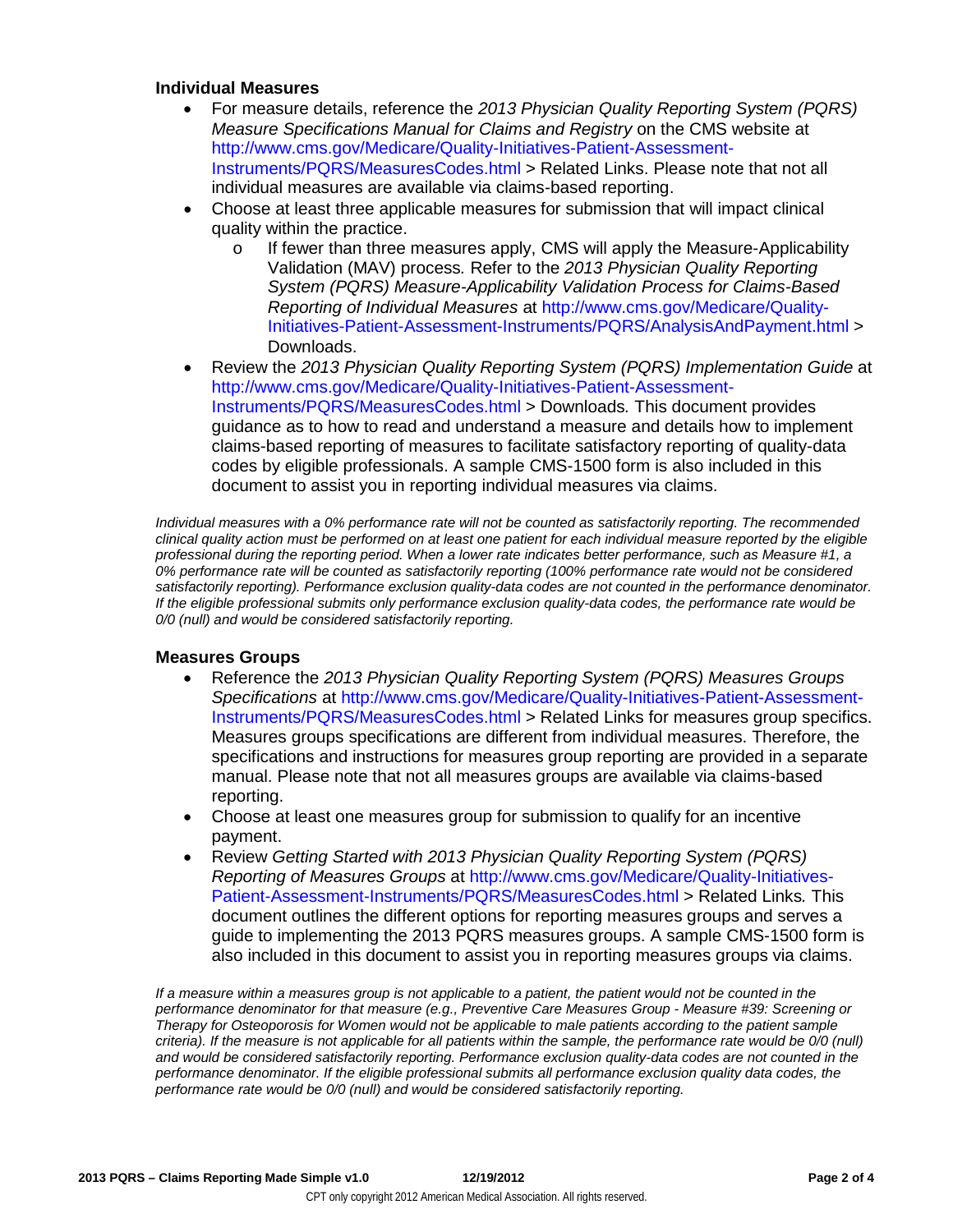### **STEP 3: Establish an office workflow.**

This will allow each chosen measure's denominator-eligible patient to be accurately identified on the Medicare Part B claim. Ensure that:

- All supporting staff understand the measures selected for reporting.
- All denominator-eligible claims for the selected measure(s)/measures group(s) are identified and captured and reporting frequency of the selected measure(s) and/or measure group(s) is reviewed and understood.
- All denominator coding is represented on the claim form prior to application of numerator coding.

### **How to Start Reporting**

Simply start reporting the quality-data codes (QDCs) listed in the individual measures/measures groups you have selected on applicable Medicare Part B claims. Below are some helpful tips to aid you in the reporting process:

- Report the QDC on **each** eligible claim that falls into the denominator. Failure to submit a QDC on claims for these Medicare patients will result in a "missed" reporting opportunity that can impact incentive eligibility.
- Avoid including multiple dates of service and/or multiple rendering providers on the same claim. This will help eliminate diagnosis codes associated with other services being attributed to another provider's services.
- For measures that require more than one QDC, please ensure that **all** codes are captured on the claim. Refer to the *2013 Physician Quality Reporting System (PQRS) Quality-Data Codes Categories at* [http://www.cms.gov/Medicare/Quality-Initiatives-Patient-Assessment-](http://www.cms.gov/Medicare/Quality-Initiatives-Patient-Assessment-Instruments/PQRS/MeasuresCodes.html)[Instruments/PQRS/MeasuresCodes.html](http://www.cms.gov/Medicare/Quality-Initiatives-Patient-Assessment-Instruments/PQRS/MeasuresCodes.html) > Related Links. This document assists with coding claims appropriately.

For detailed instructions on claims-based reporting, refer to the *2013 Physician Quality Reporting System (PQRS) Coding and Reporting Principles* document on the CMS website at [http://www.cms.gov/Medicare/Quality-Initiatives-Patient-Assessment-Instruments/PQRS/Educational](http://www.cms.gov/Medicare/Quality-Initiatives-Patient-Assessment-Instruments/PQRS/EducationalResources.html) [Resources.html](http://www.cms.gov/Medicare/Quality-Initiatives-Patient-Assessment-Instruments/PQRS/EducationalResources.html) > Related Links.

# **Avoiding Billing Pitfalls – Tips for Success**

Below are some quick tips to help you and your office staff bill appropriately while participating in PQRS:

- If all billable services on the claim are denied for payment by the Carrier or A/B MAC, the QDCs will not be included in PQRS analysis.
	- o If the denied claim is subsequently corrected and paid through an adjustment, re-opening, **or** the appeals process by the Carrier or A/B MAC, with accurate codes that also correspond to the measure's denominator, then any applicable QDCs that correspond to the numerator should also be included on the corrected claim.
	- o Claims may **not** be resubmitted only to add or correct QDCs. Claims with only QDCs on them with a zero total dollar amount may not be resubmitted to the Carrier or A/B MAC. Refer to the *Implementation Guide* for specifics for reporting via claim method.
- The Remittance Advice (RA)/Explanation of Benefits (EOB) for the denial code **N365** is your indication that the PQRS codes were received into the National Claims History.
	- o The **N365** denial code is just an indicator that the QDC codes were received. It does not guarantee the QDC was correct or that reporting thresholds were met. However, when a QDC is reported satisfactorily (by the individual eligible provider), the **N365** can indicate that the claim will be used in calculating incentive eligibility.
- All claims adjustments, re-openings**, or** appeals processed by the Carrier or A/B MAC must reach the national Medicare claims system data warehouse (National Claims History [NCH] file) by **February 28, 2014** to be included in the 2013 PQRS analysis.
- For specific instructions on how to bill appropriately, contact your Carrier or A/B MAC.